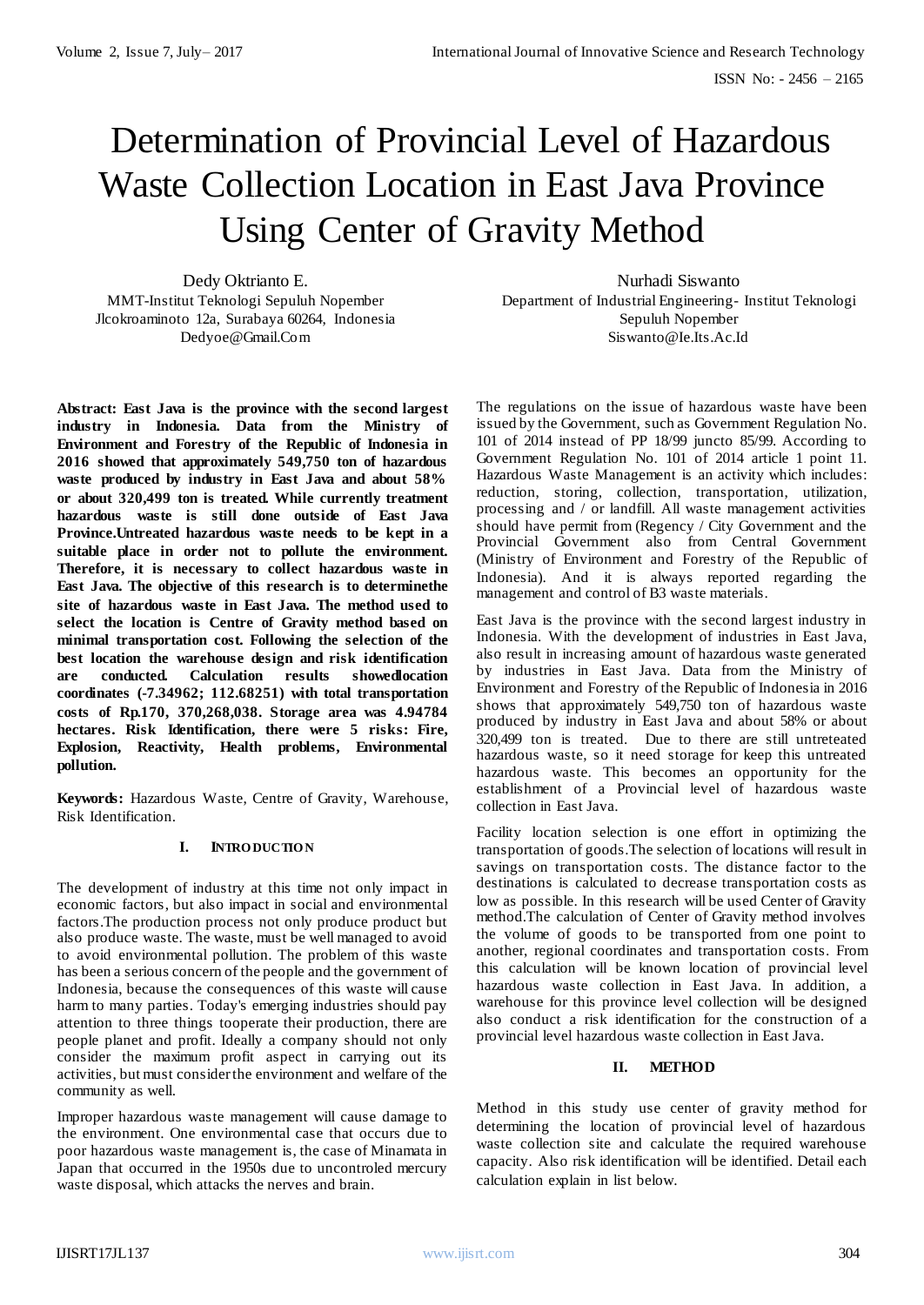ISSN No: - 2456 – 2165

- *A. Calculation of Centre of Gravity.*
- The formula

$$
X = \frac{\sum_{i} vi \times xi \times ci}{\sum_{i} vi \times ci} ;
$$
  
\n
$$
Y = \frac{\sum_{i} vi \times yi \times ci}{\sum_{i} vi \times ci} \qquad \qquad \dots \dots \quad (1)
$$

- Input data coordinate of location producer hazardous waste,volume of hazardous waste and transportation rate.
- Calculate the multiplication between the volume of hazardous waste hazardous with the transportation rate

$$
\text{Vi } \times \text{Ci} \qquad \qquad \dots \dots \text{ (2)}.
$$

- Sum up the value of the multiplication formula …..(3)
- Calculate the multiplication of the volume of hazardous waste with the transportation rate, and also the X coordinates of hazardous waste producer.

The formula is:

$$
Vi X Ci X Xi
$$
 (4).

- Sum up the value of the multiplication formula.
- Calculate the multiplication of the volume of hazardous waste with the transportation rate, and also the Y coordinates of hazardous waste producer.

The formula is:

$$
Vi X Ci X Yi \qquad \qquad \ldots \qquad (5).
$$

- Sum up the value of the multiplication formula.
- Calculate X coordinates for selected location,

Formula is:

$$
X = \frac{\sum_{i} \text{V} i \times \text{X} i \times \text{C} i}{\sum_{i} \text{V} i \times \text{C} i} \qquad \qquad \dots \dots \tag{6}
$$

Calculate Y for selected location,

Formula is:

$$
Y = \frac{\sum_{i} Vi \times Yi \times Ci}{\sum_{i} Vi \times Ci} \qquad \dots \dots \dots (7)
$$

 Calculate the distance between selected locations and each producer location. With the,

Formula is:

$$
Dn = K\sqrt{(X - Xi)^2 + (Y - Yi)^2} \qquad \dots \dots \tag{8}
$$

Calculate total Cost, formula is

$$
TC = \sum_{n=1}^{k} Cn \times Vn \times D_n \qquad \qquad \dots \dots (9)
$$

- After that conduct iterateion, like steps 2, 3, and 4 by adding Dn (distance) as divider, the formula is as follows:
- Calculate the multiplication between the volume of hazardous waste and the transportation rate divided by distance from previous iteration,

Formula is: 
$$
(Vi \times Ci) / Dn
$$
 ....... (10).

- Sum up the value of the multiplication formula.
- Calculate the multiplication between the volume of hazardous waste, transportation rate and X coordinates of hazardous waste producer, divided by distance from previous iteration,

Formula is:

$$
(Vi \times Ci \times Xi)/Dn
$$
 ...... (11).

- Sum up the value of the multiplication formula.
- Calculate the multiplication between the volume of hazardous waste, transportation rate and Y coordinates of hazardous waste producer, divided by distance from previous iteration,

Formula is:

$$
(Vi \times C \times Ri \times Yi) /Dn
$$
 ......... (12)

- Sum up the value of the multiplication formula.
- Calculate X coordinates for selected location,

Formula is:

$$
X = \frac{\sum_{i} (Vi \times Xi \times Ci)/Dn}{\sum_{i} (Vi \times Ci)/Dn} \qquad \dots \dots \quad (13)
$$

 Calculate Y coordinates for selected location, Formula is:

$$
Y = \frac{\sum_{i} (Vi \times Xi \times Ci)/Dn}{\sum_{i} (Vi \times Ci)/Dn} \quad .....(14)
$$

- Calculate the distance between selected locations and each producer location. With the formula like formula (8).
- Calculate total Cost, formula like formula (9)
- Select on which iterations shows the smallest total cost. And that location is the location to be selected.

where:

- $Xi =$  Coordinates location (i) on the axis X
- $Y_i$  = Coordinates location (i) on the ordinatY
- Vi= Volume of hazardous waste from location (i)
- Ci= Transportation Rate from location (i)
- $X =$  Coordinates selected location the axis  $(X)$ .
- $Y =$  Coordinates selected locationon the ordinat  $(Y)$ .
- $Dn = Distance from location (i) to selected location in$ iteration n.

 $K =$ Distance scale.

 $TC = Total cost$ 

#### *B. Warehouse and Other Facilities Design*

 Calculate of warehouse capacity based on the amount of untreated hazardous waste divided by 4, it mean every 3 months is conduct hazardous waste collection activity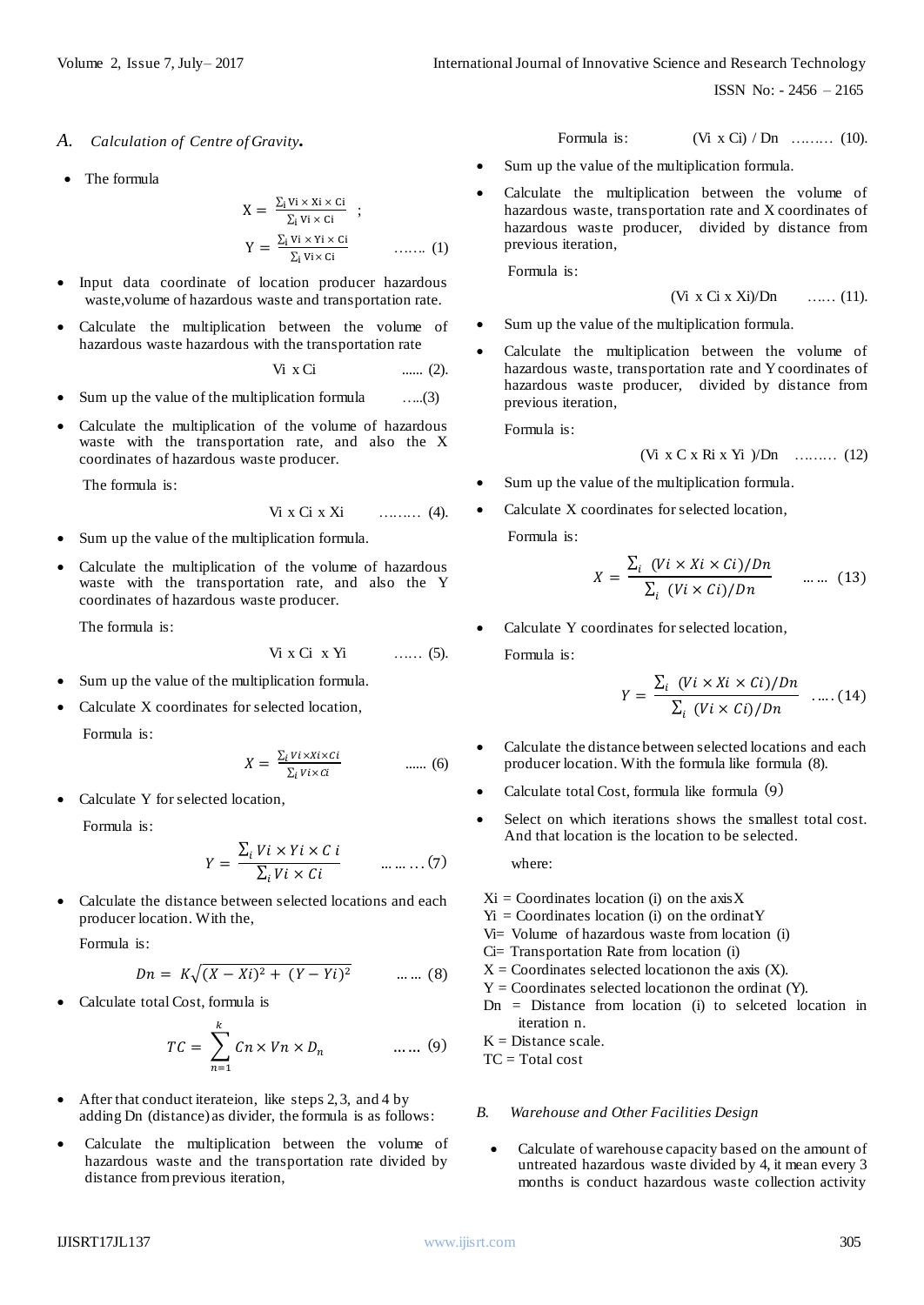from the producer to the provincial level hazardous waste collection.

- Determine the capacity of the warehouse.
- Design the place of packaging and placement in the warehouse by using pallet.
- Determined the area of the warehouse based on the calculation of the number of pallets and material handling facilities.
- Made the building design in accordance with applicable regulations.
- *C. Risk Identification.* 
	- Risk identification
	- Risk control

#### **III. RESULT AND DISCUSSIO N**

### *A. Data Collection.*

From the data of the Ministry of Environment and Forestry of the Republic of Indonesia. Hazardous waste producers are divided into 5 industry groups, there area: Manufacturing, Agroindustry, Services, Infrastructure and Energy & Oil Mining. The volume of hazardous waste can be seen in Figure 1.



Fig 1. Volume of hazardous Waste produce

There are 171 companies that register their hazardous waste at the Ministry of Environment and Forestry of the Republic of Indonesia. The proportion of 171 companies for each industrial group can be seen in Figure 2.



Fig 2. Number of Companies In Each Industry

## *B. Calculation of Centre of Gravity*

| Location |                         | Coordinate | Volume   | Transportation | Calculation      |                |                  | Distance                 | Total Transportation |
|----------|-------------------------|------------|----------|----------------|------------------|----------------|------------------|--------------------------|----------------------|
|          |                         |            | (Ton)    | Rate           |                  |                |                  | $(\mathbb{K}\mathrm{m})$ | Cost (Rp)            |
|          |                         |            |          | (Rp km ton)    |                  |                |                  |                          |                      |
|          | X                       | Y          | V        | C              | VС               | V*C*X          | V*C*Y            | D                        | TC                   |
|          | 1.72281590              | 112.73007  | 221.63   | 43,156         | 9,823,690.00     | 71,007,193     | 1,107,425,212.24 | 44.486                   | 437,019,968.7        |
|          | 2 75088339              | 112.70132  | 1,324.60 | (2, 0)         | 56,686,990.00    | -425,653,192   | 6,388,698,577.15 | 37.808                   | 2,143,239,275.5      |
|          | 3 7 18 7 24 1           | 112,64509  | 33.38    | 52,548         | 1,754,120.00     | $-12,608,306$  | 197,592,998.43   | $4678 +$                 | 82,063,941.3         |
|          | 4 - 8.1932149 112.55721 |            | 25.84    | 13,691         | 1,904,377.50     | $-15,602,974$  | 214,351,423.71   | 91.058                   | 173,408,398.0        |
|          | 5 71284567              | 111.74656  | 275.86   | 43,423         | 11,978,840.00    | -85,390,642    | 1,338,594,174.77 | 63.656                   | 762,519,666.6        |
|          | 6 - 7.6574548           | 113,02801  | 258.03   | 47,200         | 12,179,097.50    | -93,260,889    | 1376,579,096.78  | 59,379                   | 723,184,948.1        |
|          |                         |            |          |                |                  |                |                  |                          |                      |
|          |                         |            |          |                |                  |                |                  |                          |                      |
|          |                         |            |          |                |                  |                |                  |                          |                      |
|          |                         |            |          |                |                  |                |                  |                          |                      |
|          | 170 69253999            | 113.90606  | 273.49   | 43,800         | 11,978,840.00    | 82,958,257     | 1,364,462,496.52 | 73.IQI                   | 880,369,446.1        |
|          | 171 - 7.2627437         | 112.73819  | 192.12   | 44,612         | 8,570,600.00     | $-62,246,071$  | 966,233,967.21   | 44,889                   | 384,728,664.6        |
| Total    |                         |            |          |                | 3,491,264,456.25 | 25,717,815,511 | 393,447,510,204  |                          | 173,687,971,591.7    |

Table 1. Calculation of Center of Gravity

The example calculation of the selected coordinate location is as follows:

$$
X = \frac{\sum_{i} Vi \times Xi \times Ci}{\sum_{i} Vi \times Ci} = \frac{3,491,264,456.25}{-25,717,815,511}
$$
  
= -7.36633

$$
Y = \frac{\sum_{i} Vi \times Yi \times Ci}{\sum_{i} Vi \times Ci} = \frac{3,491,264,456.25}{393,447,510,204} = 112.69485
$$

So the result of selected coordinate location is  $(-7.36633)$ ; 112.69485). After that calculate distance from each producer location to selected location.

$$
Dn = K\sqrt{(X - Xi)^2 + (Y - Yi)^2}
$$
  
= 60.55 $\sqrt{(-7.36633 - 7.228159)^2 + (112.69485 - 112.73007)^2}$   
= 44.486 km.

Calculate total cost transportation

$$
TC = Vi \times CiXD_i
$$
  
= 227,63 ton x Rp 43, 156 per ton per km x 44.486 km  
Rp 437,019,969.

Total cost of all hazardous waste producer location the selected location is Rp. 173,687,971,592. The next calculation stage is iteration to the formula. An example of an iteration calculation can be seen in Table 2.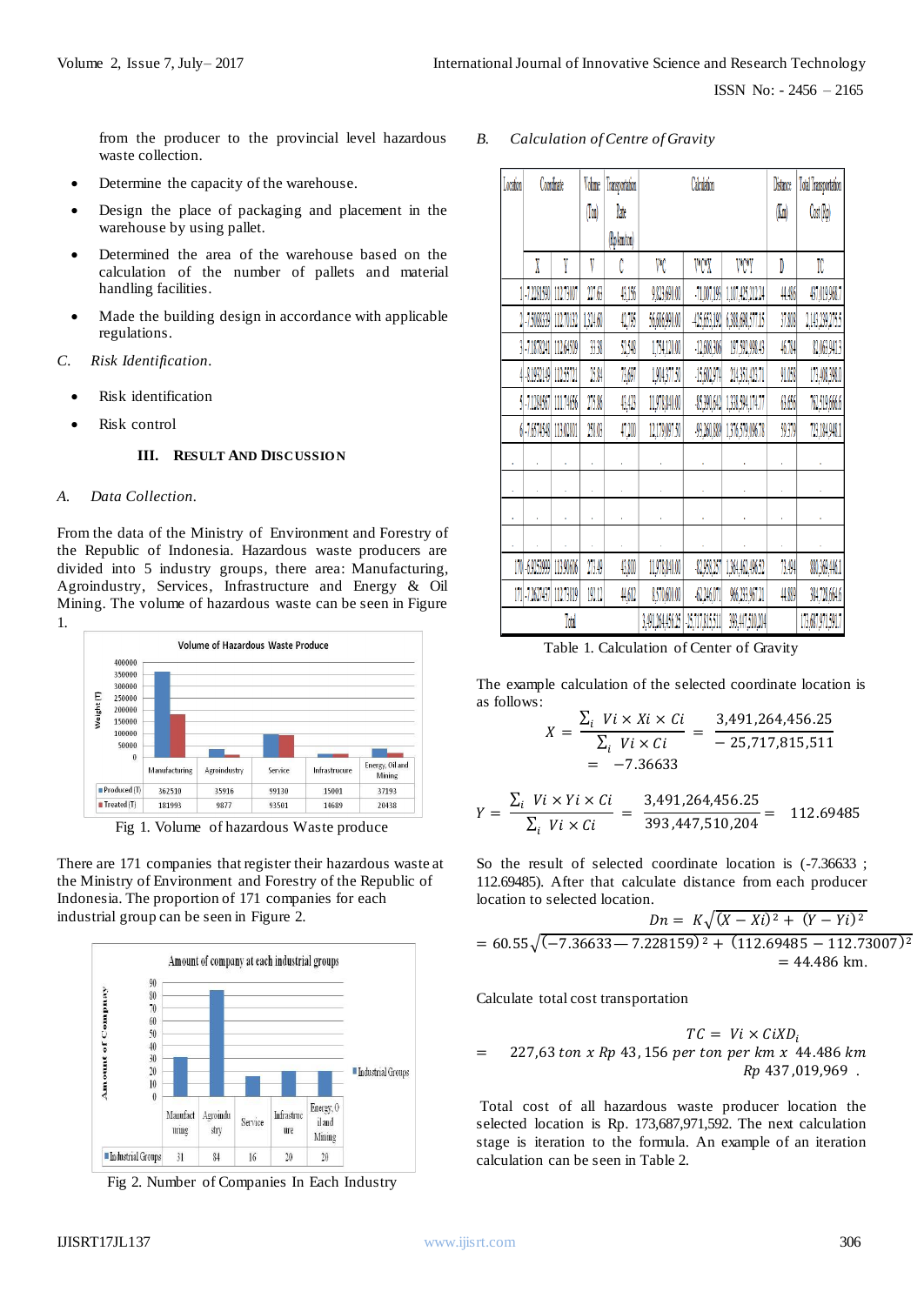|          |            |                | Distance      | Total               |                    |                     |                      |             |                 |
|----------|------------|----------------|---------------|---------------------|--------------------|---------------------|----------------------|-------------|-----------------|
|          |            |                | (Km)          | Transportation Cost |                    |                     |                      |             |                 |
|          |            |                |               | $(\mathbb{R}p)$     |                    |                     |                      |             |                 |
| Location | VС         | V*C*X          | <b>V*C*Y</b>  | D,                  | V*C D <sub>0</sub> | V*C*XD <sub>0</sub> | V*C*Y/D <sub>0</sub> | $D_1$       | TC              |
|          | 9,823,690  | $-71,007,193$  | 1,107,425,212 | 44.486              | 220,825            | -1596157.394        | 24,893,603.87        | 45.23557867 | 444,380,302     |
|          | 56,686,990 | $-425,653,192$ | 6,388,698,577 | 37.808              | 1,499,326          | -11258191.53        | 168,976,043.18       | 41.1418095  | 2,332,205,344   |
|          | 1,754,120  | $-12,608,306$  | 197,592,998   | 46.784              | 37,494             | -269503.041         | 4,223,558.18         | 45.747587   | 80,246,757      |
|          | 1,904,378  | $-15,602,974$  | 214,351,424   | 91.058              | 20,914             | $-171352.4441$      | 2,354,015.34         | 91.84618728 | 174,909,813     |
|          |            |                |               | ï                   | ï                  |                     |                      |             | ×               |
|          | ï          |                | k             | ٠                   | ï                  | ï                   |                      | ×           | $\blacksquare$  |
|          |            |                |               | k                   |                    |                     |                      |             |                 |
|          |            |                |               |                     |                    |                     |                      |             |                 |
| 170      | 11,978,840 | $-82,958,257$  | 1,364,462,497 | 73.494              | 162,991            | -1128780.304        | 18,565,703.30        | 72.96265137 | 874,007,927     |
| 171      | 8,570,600  | $-62,246,071$  | 966,233,961   | 44.889              | 190,927            | $-1386655.652$      | 21,524,792.93        | 45.53967221 | 390,302,315     |
|          |            | Total          |               |                     | 73337,149          | 539428917           | 8,264,112,009        |             | 170,812,049,727 |

Table 2. Calculation of Center Of Gravity 1st Iteration

The result of calculating the coordinates of the selected locations in the first iteration is as follows:  $X = -7.35547$ ;  $Y =$ 112.68657. With total transportation cost from each location of hazardous waste producer is Rp. 170,812,049,727. The calculation results for several iterations can be seen in Table 3.

| Iteration                        |   | Coordinate                       | Total<br>Transportation Cost                           | Iteration                            | Coordinate |   | Total<br><b>Transportation Cost</b> |
|----------------------------------|---|----------------------------------|--------------------------------------------------------|--------------------------------------|------------|---|-------------------------------------|
|                                  | X | Y                                | (Rp)                                                   |                                      | X          | Y | (Rp)                                |
|                                  |   | Iteration 0 -7.36633 112.69485   | 173,687,971,592   Iteration 23   -7.34962   112.68521  |                                      |            |   | 170,370,270,166                     |
| Iteration 1                      |   | -7.35547 112.68657               | 170,812,049,727                                        | Iteration 24 - 7.34962 112.68521     |            |   | 170,370,269,256                     |
| Iteration 2                      |   | -7.35178 112.68553               | 170,734,489,001                                        | Iteration 25 - 7.34962 112.68521     |            |   | 170,370,268,736                     |
| Iteration 3                      |   | -7.35071 112.68531               | 170,546,379,995                                        | Iteration 26 - 7.34962 112.68521     |            |   | 170,370,268,438                     |
| Iteration 4                      |   | -7.35016 112.68525               | 170,465,440,680                                        | Iteration 27 - 7.34962 112.68521     |            |   | 170,370,268,267                     |
| Iteration 5                      |   | -7.34992 112.68523               | 170,421,683,803                                        | Iteration 28 - 7.34962 112.68521     |            |   | 170,370,268,169                     |
| Iteration 6                      |   | -7.34978 112.68522               | 170,399,139,472                                        | Iteration 29 - 7.34962 112.68521     |            |   | 170,370,268,113                     |
| Iteration 7                      |   | -7.34971 112.68522               | 170,386,480,733                                        | Iteration 30 - 7.34962 112.68521     |            |   | 170,370,268,081                     |
| Iteration 8                      |   | -7.34967 112.68521               | 170.379.498.041                                        | Iteration 31 - 7.34962 112.68521     |            |   | 170,370,268,063                     |
| Iteration 9                      |   | -7.34965 112.68521               | 170,375,517,582                                        | Iteration 32 - 7.34962 112.68521     |            |   | 170,370,268,052                     |
| Iteration 10 -7.34964 112.68521  |   |                                  | 170,373,269,314                                        | Iteration 33 - 7.34962 112.68521     |            |   | 170,370,268,046                     |
| Iteration 11                     |   | -7.34963 112.68521               | 170,371,982,486                                        | Iteration 34 - 7.34962 112.68521     |            |   | 170,370,268,043                     |
| Iteration 12 -7.34962 112.68521  |   |                                  | 170,371,249,422                                        | Iteration 35 - 7.34962 112.68521     |            |   | 170,370,268,041                     |
| Iteration 13 - 7.34962 112.68521 |   |                                  | 170,370,829,510                                        | Iteration 36 - 7.34962 112.68521     |            |   | 170,370,268,040                     |
|                                  |   | Iteration 14 - 7.34962 112.68521 | 170,370,589,539                                        | Iteration 37   - 7.34962   112.68521 |            |   | 170,370,268,039                     |
| Iteration 15 - 7.34962 112.68521 |   |                                  | 170,370,452,079                                        | Iteration 38 - 7.34962 112.68521     |            |   | 170,370,268,039                     |
| Iteration 16 -7.34962 112.68521  |   |                                  | 170,370,373,428                                        | Iteration 39 - 7.34962 112.68521     |            |   | 170,370,268,038                     |
| Iteration 17 - 7.34962 112.68521 |   |                                  | 170,370,328,381                                        | Iteration 40 - 7.34962 112.68521     |            |   | 170,370,268,038                     |
| Iteration 18 -7.34962 112.68521  |   |                                  | 170,370,302,593                                        | Iteration 41 - 7.34962 112.68521     |            |   | 170,370,268,038                     |
| Iteration 19 - 7.34962 112.68521 |   |                                  | 170,370,287,824                                        | Iteration 42 - 7.34962 112.68521     |            |   | 170,370,268,038                     |
| Iteration 20 - 7.34962 112.68521 |   |                                  | 170,370,279,369                                        | Iteration 43 - 7.34962 112.68521     |            |   | 170,370,268,038                     |
| Iteration 21 - 7.34962 112.68521 |   |                                  | 170,370,274,527                                        | Iteration 44 - 7.34962 112.68521     |            |   | 170,370,268,038                     |
| Iteration 22 -7.34962 112.68521  |   |                                  | 170,370,271,753   Iteration 45   - 7.34962   112.68521 |                                      |            |   | 170,370,268,038                     |

Table 3. Calculation Results For Several Iterations

The coordinates (-7.34962; 112.68251). This location is in Sidoarjo Regency. This coordinate location has passed through several iterations of center of gravity calculations. Iteration is done to determine the value of the smallest total cost. If only one time iteration the resulting cost is still quite high. This can be seen in the Figure 3.



Fig 3. Trend Of Total Transportaion Cost From Each Iteration.

From Figure 3 there was a significant decrease in total transportation cost from the  $0<sup>th</sup>$  iteration to the  $1<sup>st</sup>$  iteration. And start moving steadily at the  $33<sup>rd</sup>$  and at iteration  $39<sup>th</sup>$  to 45th have not changed again. So the minimum value for the total transportation cost is in the  $39<sup>th</sup>$  iteration. If the calculation is only done on one iteration then the difference of transportation cost will be equal to Rp. 3,317,703,553, -. A big enough number to do one shipment and it will be done 4 times delivery in 1 year, then in one year will become Rp. 13,270,814,213,- for transportation cost.

The volume amount of transportation costs affect in this calculation. With the increasing volume of B3 waste generated, transportation costs will also rise. Therefore this method looks for locations that provide the smallest transportation cost value. From the calculation total transportation cost is Rp.170,370,268,038.

The center of gravity method assumes that the cost is directly balanced on the distance and amount of carrying material. The ideal location is a location that minimizes the weighted distance between selected locations and hazardous waste producer sites. Where the distance weighting is done according to the number of trucks used to deliver hazardous waste.

## *C. Warehouse Design*

From the data obtained the amount of untreated hazardous waste is 320,499 ton / year. In PP 101 of 2014, described keeping time for hazardous waste is 90 days, because the waste generated more than 50 kg per day. Therefore, the amount of untreated hazarodous waste is divided into 4. This become the number of warehouse capacity designed. So the warehouse capacity is 80,124 ton in 3 months.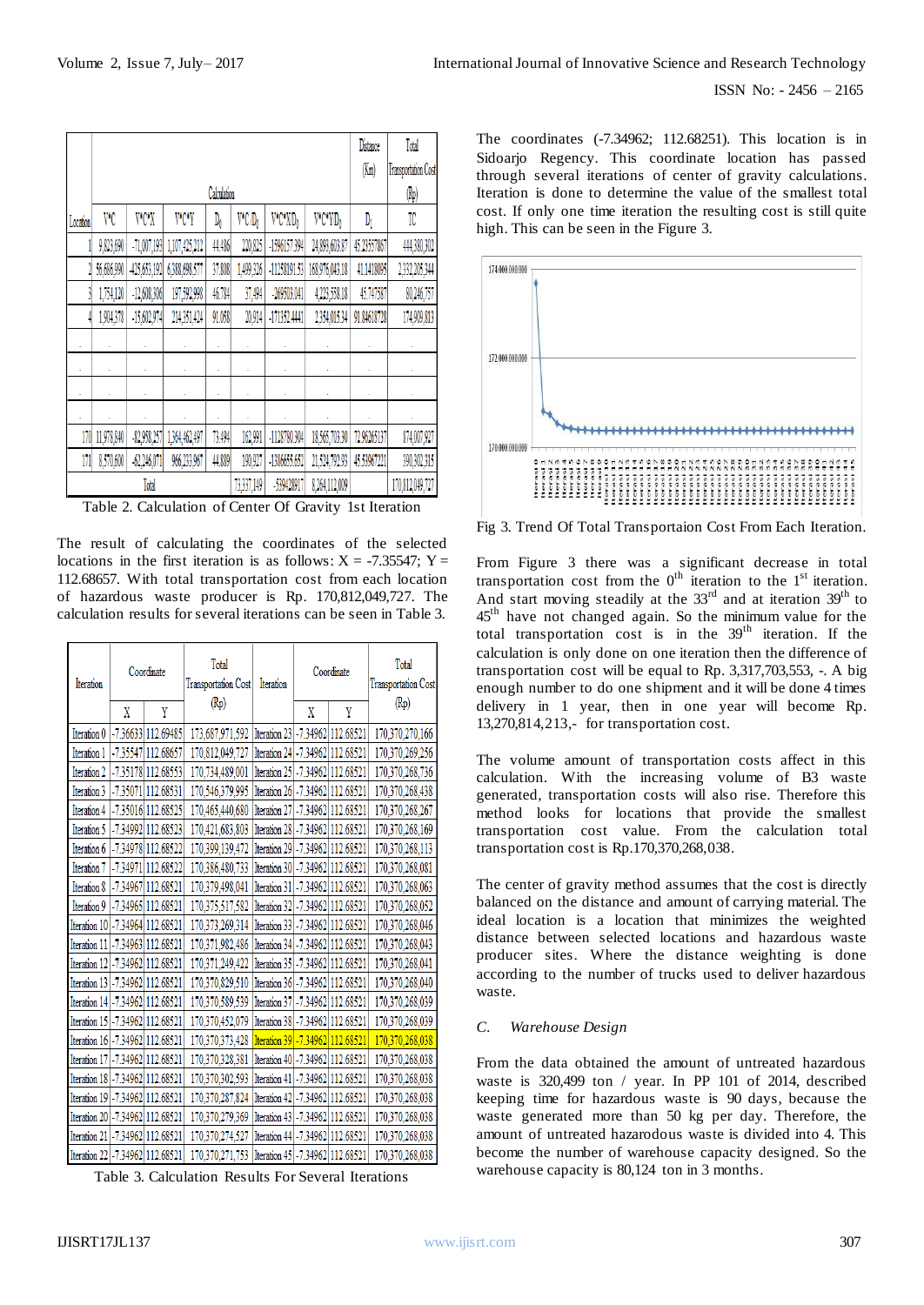According (Park et al, 2015) wood pallet with size 1219 mm x 1016 mm the capacity is 5kg/mm<sup>2</sup> . With a calculation of 1 pallet can accommodate 1 ton of hazardous waste. Pallet required 80,124 pallets, will be placed in rack. Material Handling will use aisle forklift.

The calculation of rack needs is as follows:

- Total volume hazardous waste 80,124 ton
- Each pallet holds 1 ton of hazardous waste, so it needs 80,124 pallet units.
- 1 rack consists of 5 stacks, so for 5 stacks consisting of 5 pallets or 5 tons, see Figure 4 for this arrangement.
- 1 rack consists of 2 rows, so 1 rack consists of 2 rows and 5 stacks, can hold 10 pallets / 10 ton
- Rack length is made to accommodate 100 pallets. So that 1 shelf can accommodate 1000 pallet / 1000 ton
- 1 rack can accommodate 1000 tons, so requiring 81 shelves to accommodate 80.124 ton of hazardous waste.

The rack system used is Single-deep selective pallet racks system. Where this rack system consists of vertical frames connected by a horizontal load beam. One row consists of two vertical frames designed to withstand the total load of a single row unit. Using this rack system, unit load utilization is 85%. Storage methods in this rack system can be either first in, first out (FIFO) or last in, first out (LIFO). Accessibility is excellent. Storage density is low due to the number of aisle required.

Material handling equipment used is the forklift truck-narrow aisle, which can be used on aisle width of 2.5 m and range of height reaches 6 m. Racks required as many as 81 racks with a width of 2720 mm, while the distance between shelves is 2400 mm for aisle forklift maneuvers.

So the requirement of warehouse width is  $(81 \times 2720 \text{ mm})$  + (80 x 2400 mm) = 412,320 mm or 412.32 m. For rack length, made to accommodate 100 pallets. So the rack length requirement is  $(100 \times (1016 + 100)) = 111,600$  mm or 111.6 m. Inside the warehouse will be made tub container with a length of 3.4 m and width of 412.32 m to accommodate hazardous waste spilled, which is placed behind the racks. And a length of 5 m for the forklift ramp on the front of the racks. So the length of the warehouse is  $(111.6 \text{ m} + 3.4 \text{ m} + 5)$ m) = 120 m. And the warehouse area is 120 m x 412.32 m = 49,478 m2 or 4.9478 hectares.

## *D. Risk Identification*

According to the several references, there are showed general risks from the hazardous waste storage activities. There are five common riskin hazardous storage activities: Fire, Explosion, Reactive, Health problems, Environmental pollution. Fire may occur due to four things: the source of heat, oxygen, fuel and chemical reactions. The heat source in the warehouse can come from electric short, the friction of the

object can generate heat. Fuel may come from flammable hazardous waste that stored at warehouse building. Explosion or sudden release of pressure, if there is a tank or storage container accumulating gas inside it suddenly punctured or compressed gas explosion can occur. Reactive may result from contact between certain chemicals, or from certain chemicals that contact with air or water, which may result in a fire, explosion, or release of harmful gases, damage to the equipment by reacting with certain chemicals. Health problems can be caused by excessive exposure to hazardous substances, ranging from minor discomforts such as headaches and skin rashes to more serious impact such as skin burns, organ damage, allergic reactions, cancer and even death. Environmental pollution that can occur in this activities is water pollution and air pollution. Environmental pollution occurs when hazardous substances are spilled or released into water or air. Contaminated water from hazardous waste collection activities can enter to the soil and enter to the community watersource. Air pollution can occur because of the reaction between chemicals resulting in harmful gases, in addition to the loading and unloading activities of the transporter trucks also resulted in air pollution from truck exhaust fumes.

- *E. Risk Control*
	- Water pollution can be controled by monitoring wells that made, otherwise if the water source already polluted by activity of hazardous waste, it will supply free water to residents.
	- Air pollution comes from the smoke of vehicles that enter to the hazardous waste collection site. Planting trees around a hazardous waste collection site can be an alternative to control this risk impact.
	- Provision of fire hydrants, fire extinguishers to overcome the fire. Furthermore the placement of hazardous waste that is flammable and nonflammable is also distinguished by fireproof walls.
	- Good ventilation system in the warehouse is one way to control explosion.
	- Wear of appropriate personal protective equipment can control the danger of cancer. Also identification/labeling of hazardous waste may reduce the risk of cancer.
	- The reactive hazardous material shall be identified in the storage area or in it container of hazardous material to know that the material is highly reactive, so that the handling of the material does not cause reaction to the material and may reduce the hazard.

# **IV. CO NCLUSIO N AND SUGGESTIO N**

# *A. conclusion*

 From the calculation result of centre of gravity method, the coordinate of selected location for hazardous waste collection site provincial level in East Java is at point (-7.34962; 112.68251). The